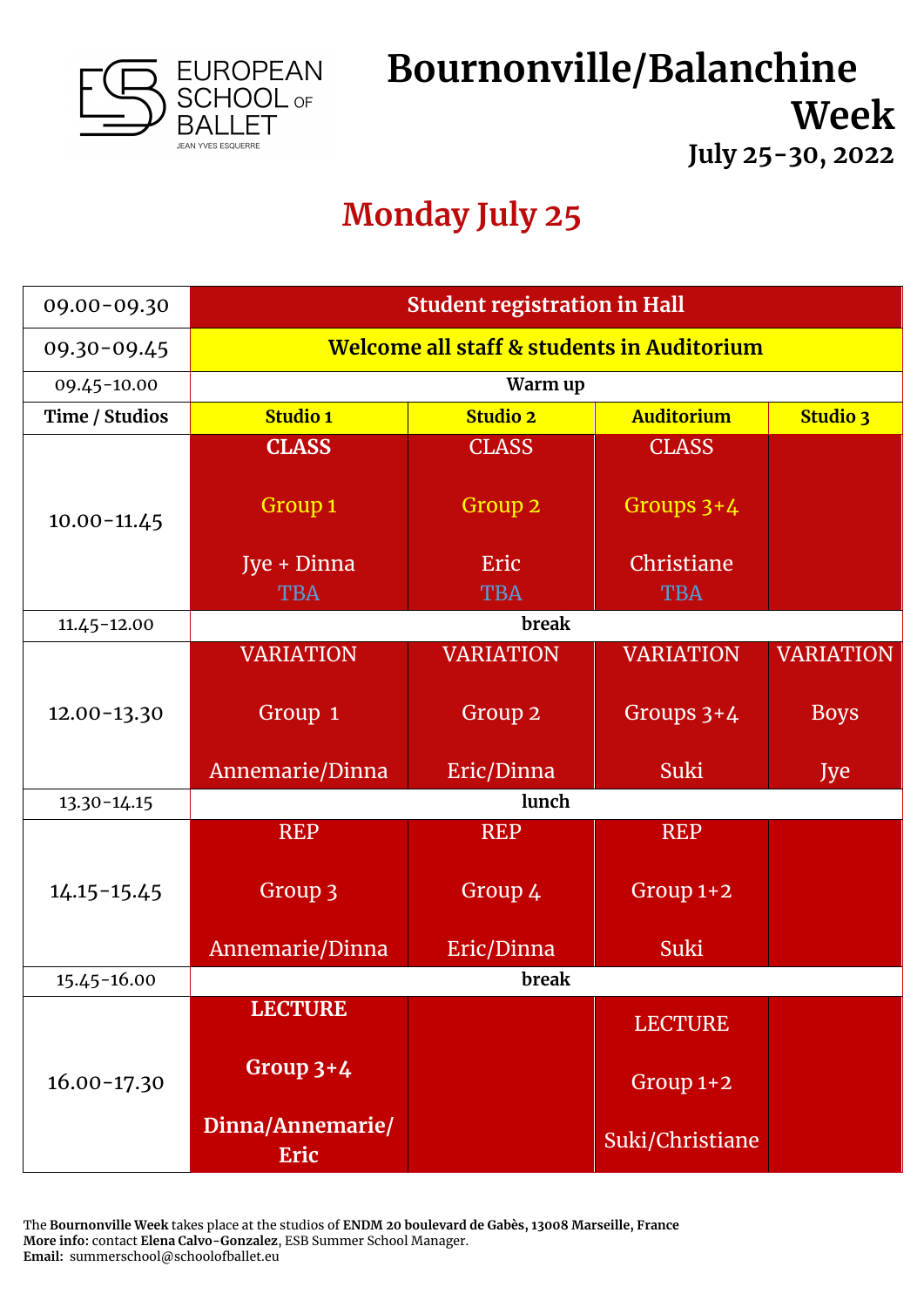

#### **Tuesday July 26**

| 09.45-10.00     | Warm up              |                  |                   |  |
|-----------------|----------------------|------------------|-------------------|--|
| Time / Studios  | <b>Studio 1</b>      | <b>Studio 2</b>  | <b>Auditorium</b> |  |
|                 | <b>CLASS</b>         | <b>CLASS</b>     | <b>CLASS</b>      |  |
| $10.00 - 11.45$ | Group 3              | Group 4          | Groups $1+2$      |  |
|                 | Jye + Dinna          | Eric             | <b>Suki</b>       |  |
|                 | <b>TBA</b>           | <b>TBA</b>       | <b>TBA</b>        |  |
| $11.45 - 12.15$ |                      | <b>break</b>     |                   |  |
|                 | <b>VARIATION</b>     | <b>VARIATION</b> | <b>VARIATION</b>  |  |
| $12.15 - 13.30$ | Group 3              | Group 4          | Groups 1+2        |  |
|                 | Annemarie/Dinna      | Eric/Dinna       | <b>Suki</b>       |  |
| $13.30 - 14.15$ | lunch                |                  |                   |  |
|                 | <b>REP</b>           | <b>REP</b>       | <b>REP</b>        |  |
| $14.15 - 15.45$ | Group <sub>1</sub>   | Group 2          | Groups $3+4$      |  |
|                 | Annemarie/Dinna      | Eric/Dinna       | Suki              |  |
| 15.45-16.00     | break                |                  |                   |  |
|                 | <b>LECTURE</b>       |                  | <b>LECTURE</b>    |  |
| $16.00 - 17.30$ | Group 1+2            |                  | Group $3+4$       |  |
|                 | Dinna/Annemarie/Eric |                  | Suki/Christiane   |  |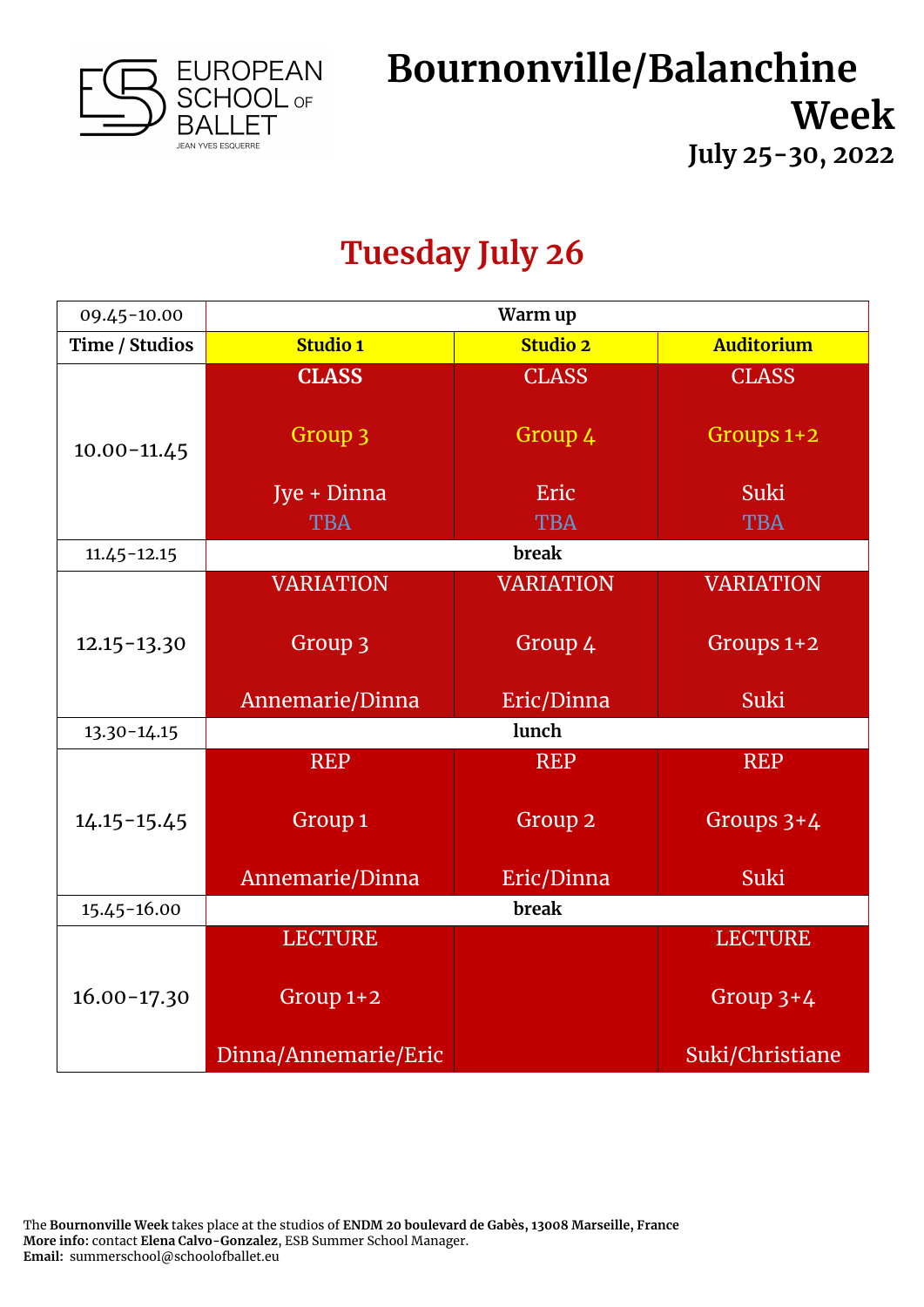

## **Wednesday July 27**

| 09.45-10.00     | Warm up                   |                    |                   |                  |
|-----------------|---------------------------|--------------------|-------------------|------------------|
| Time / Studios  | Studio 1                  | <b>Studio 2</b>    | <b>Auditorium</b> |                  |
|                 | <b>CLASS</b>              | <b>CLASS</b>       | <b>CLASS</b>      |                  |
| $10.00 - 11.45$ | Group <sub>2</sub>        | Group <sub>1</sub> | Group $3+4$       |                  |
|                 | Jye + Dinna               | Eric               | Suki              |                  |
|                 | <b>TBA</b>                | <b>TBA</b>         | <b>TBA</b>        |                  |
| $11.45 - 12.15$ |                           | break              |                   |                  |
|                 | <b>VARIATION</b>          | <b>VARIATION</b>   | <b>VARIATION</b>  | <b>VARIATION</b> |
| $12.00 - 13.30$ | Group 1                   | Group <sub>2</sub> | Groups $3+4$      | <b>Boys</b>      |
|                 | Annemarie/Dinna           | Eric/Dinna         | Suki              | Jye              |
| $13.30 - 14.15$ | lunch                     |                    |                   |                  |
|                 | <b>REP</b>                | <b>REP</b>         | <b>REP</b>        |                  |
| $14.15 - 15.45$ | Group 3                   | Group 4            | Group $1+2$       |                  |
|                 | Annemarie/Dinna           | Eric/Dinna         | Suki              |                  |
| 15.45-16.00     | break                     |                    |                   |                  |
|                 | <b>LECTURES - Q&amp;A</b> |                    |                   |                  |
| $16.00 - 17.00$ | All                       |                    |                   |                  |
|                 | Suki/Dinna/Jye            |                    |                   |                  |
|                 | Annemarie/Eric/Christiane |                    |                   |                  |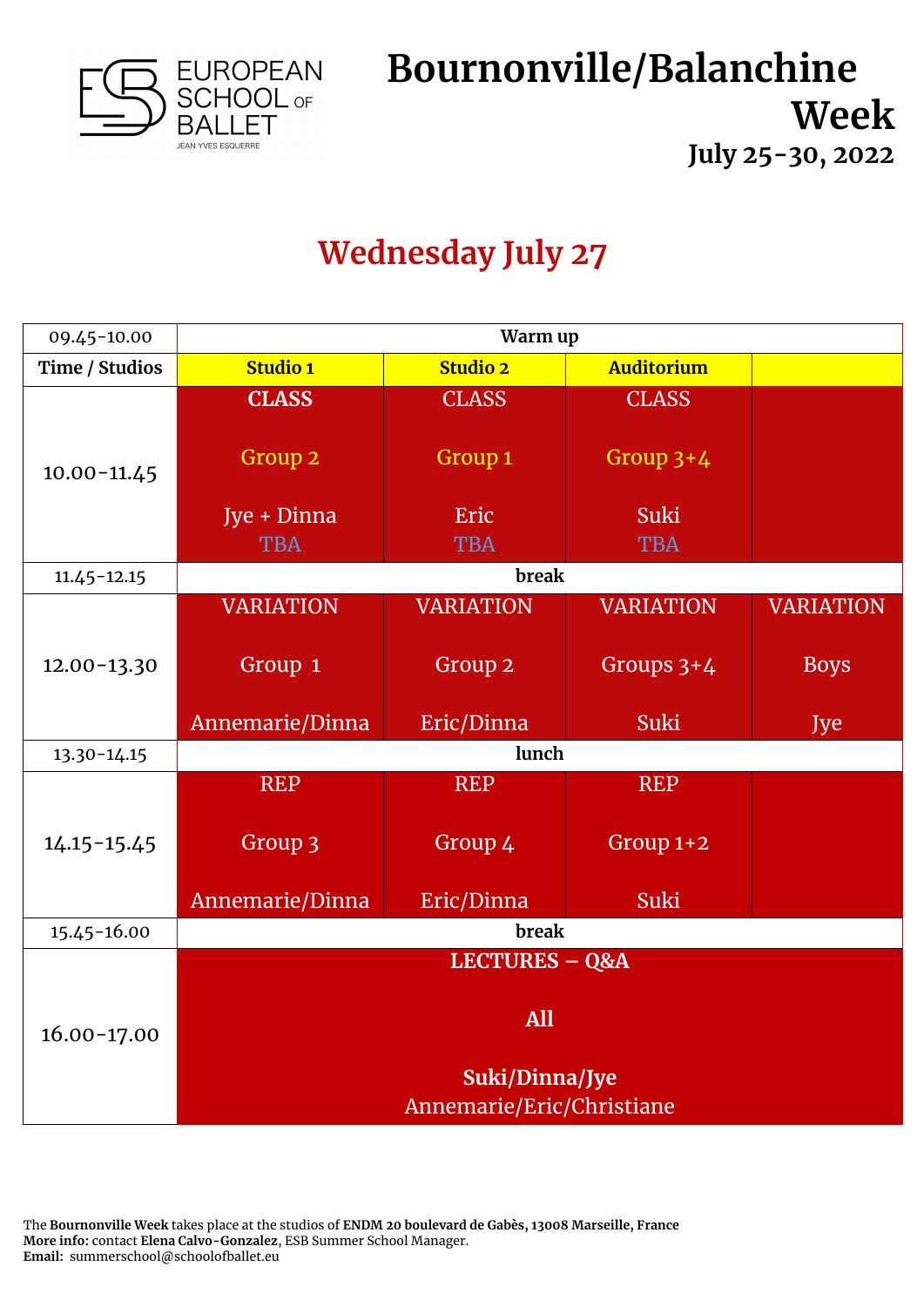

#### **Thursday July 28**

| 09.45-10.00     | Warm up              |                    |                   |  |
|-----------------|----------------------|--------------------|-------------------|--|
| Time / Studios  | <b>Studio 1</b>      | <b>Studio 2</b>    | <b>Auditorium</b> |  |
|                 | <b>CLASS</b>         | <b>CLASS</b>       | <b>CLASS</b>      |  |
| $10.00 - 11.45$ | Group 4              | Group 3            | Groups 1+2        |  |
|                 | Christiane           | Eric               | Jye + Dinna       |  |
|                 | <b>TBA</b>           | <b>TBA</b>         | <b>TBA</b>        |  |
| $11.45 - 12.15$ |                      | break              |                   |  |
|                 | <b>VARIATION</b>     | <b>VARIATION</b>   | <b>VARIATION</b>  |  |
| $12.15 - 13.30$ | Group 1              | Group <sub>2</sub> | Groups $3+4$      |  |
|                 | Annemarie/Dinna      | Eric/Dinna         | Suki              |  |
| $13.30 - 14.15$ | lunch                |                    |                   |  |
|                 | <b>REP</b>           | <b>REP</b>         | <b>REP</b>        |  |
| $14.15 - 15.45$ | Group 3              | Group 4            | Group $1+2$       |  |
|                 | Annemarie/Dinna      | Eric/Dinna         | Suki              |  |
| 15.45-16.00     | break                |                    |                   |  |
|                 | <b>LECTURE</b>       |                    | <b>LECTURE</b>    |  |
| $16.00 - 17.30$ | Group $3+4$          |                    | $Group 1+2$       |  |
|                 | Dinna/Annemarie/Eric |                    | Suki/Christiane   |  |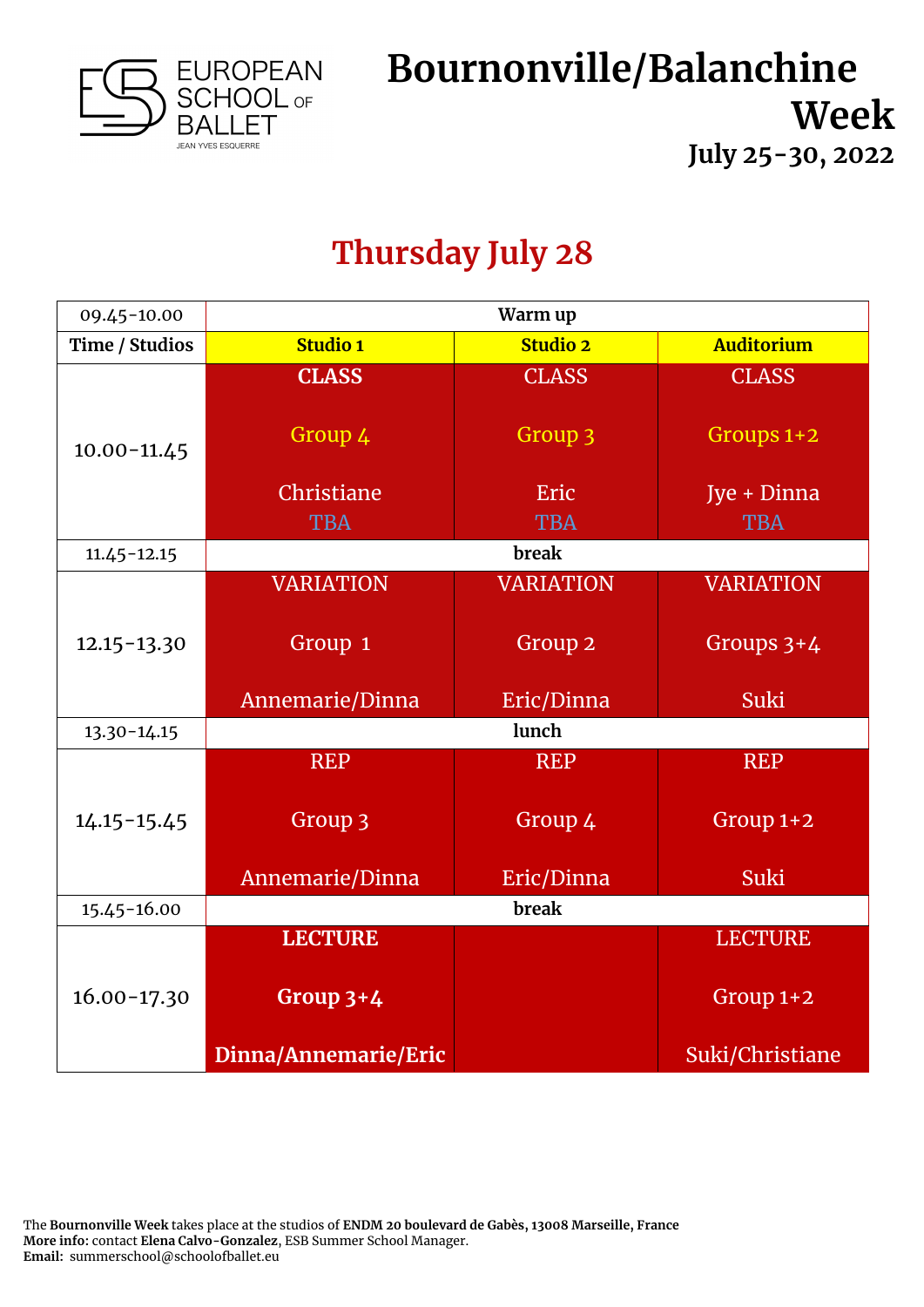

## **Friday July 29**

| 09.45-10.00                | Warm up            |                 |                      |
|----------------------------|--------------------|-----------------|----------------------|
| Time $/$<br><b>Studios</b> | <b>Studio 1</b>    | <b>Studio 2</b> | <b>Auditorium</b>    |
|                            | <b>CLASS</b>       | <b>CLASS</b>    | <b>CLASS</b>         |
| $10.00 - 11.45$            | Group 1            | Group 2         | Groups $3+4$         |
|                            | Christiane + Dinna | Eric            | Jye                  |
|                            | <b>TBA</b>         | <b>TBA</b>      | <b>TBA</b>           |
| $11.45 - 12.15$            |                    | break           |                      |
|                            |                    |                 | <b>VARIATION</b>     |
| $12.00 - 13.00$            |                    |                 | Groups $1+2+3+4$     |
|                            |                    |                 | Dinna/Annemarie/Eric |
|                            |                    |                 | Variation            |
| 13.00-14.00                |                    |                 | Groups $1+2+3+4$     |
|                            |                    |                 | Suki                 |
| $14.00 - 14.45$            |                    | lunch           |                      |
|                            |                    |                 | Rep                  |
| $14.45 - 16.00$            |                    |                 | Group $1+2+3+4$      |
|                            |                    |                 | Dinna/Annemarie/Eric |
| $16.00 - 16.15$            | break              |                 |                      |
| $16.15 - 17.30$            |                    |                 | Rep                  |
|                            |                    |                 | Group 1+2+3+4        |
|                            |                    |                 | Suki                 |